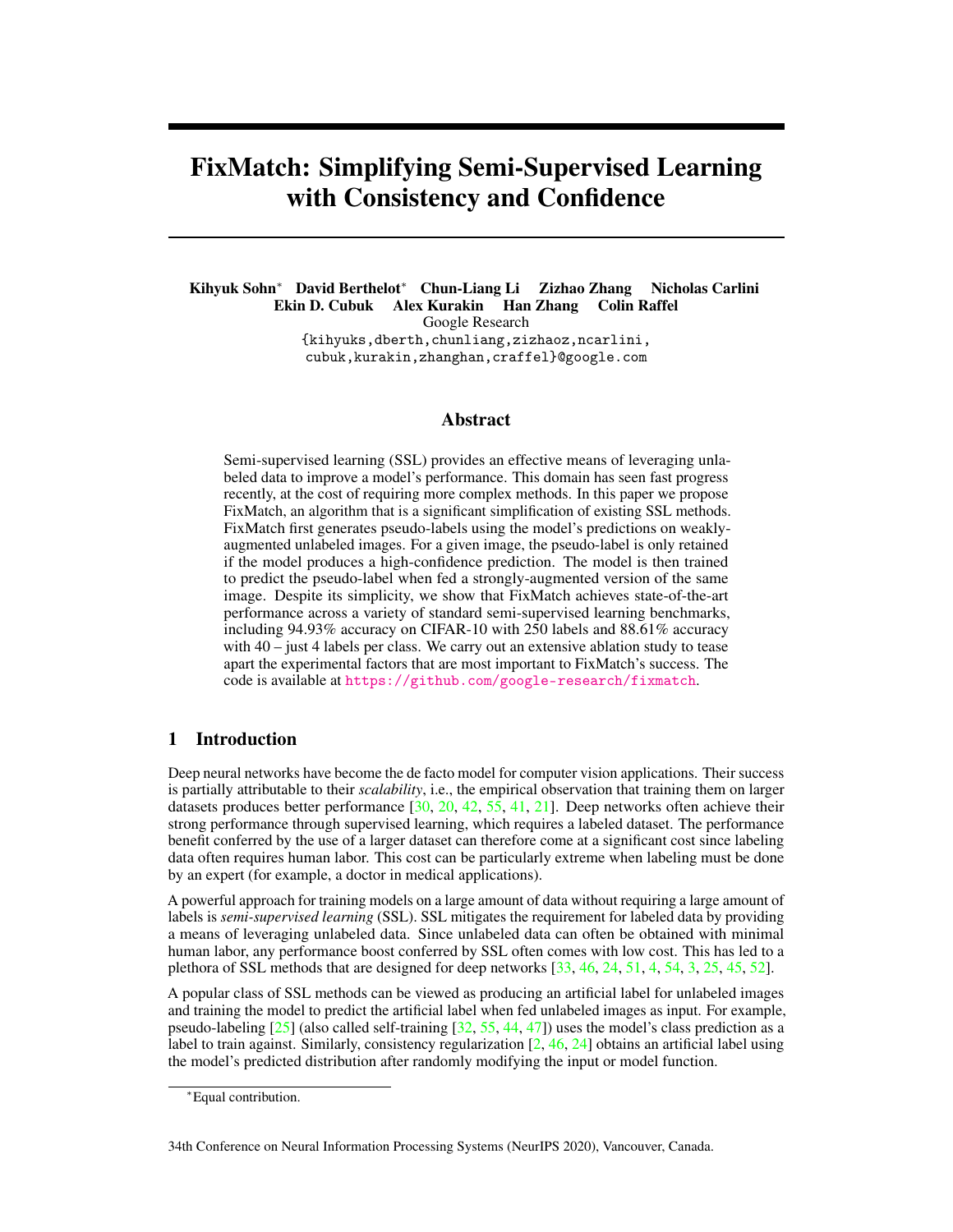<span id="page-1-2"></span><span id="page-1-0"></span>

Figure 1: Diagram of FixMatch. A weakly-augmented image (top) is fed into the model to obtain predictions (red box). When the model assigns a probability to any class which is above a threshold (dotted line), the prediction is converted to a one-hot pseudo-label. Then, we compute the model's prediction for a strong augmentation of the same image (bottom). The model is trained to make its prediction on the strongly-augmented version match the pseudo-label via a cross-entropy loss.

In this work, we break the trend of recent state-of-the-art methods that combine increasingly complex mechanisms  $[4, 54, 3]$  $[4, 54, 3]$  $[4, 54, 3]$  $[4, 54, 3]$  $[4, 54, 3]$  and produce a method that is simpler, but also more accurate. Our algorithm, FixMatch, produces artificial labels using both consistency regularization and pseudo-labeling. Crucially, the artificial label is produced based on a *weakly*-augmented unlabeled image (e.g., using only flip-and-shift data augmentation) which is used as a target when the model is fed a *strongly*augmented version of the same image. Inspired by UDA  $[54]$  and ReMixMatch  $[3]$ , we leverage Cutout [\[14\]](#page-9-2), CTAugment [\[3\]](#page-8-1), and RandAugment [\[11\]](#page-9-3) for strong augmentation, which all produce heavily-distorted versions of a given image. Following the approach of pseudo-labeling  $[25]$ , we only retain an artificial label if the model assigns a high probability to one of the possible classes. A diagram of FixMatch is shown in fig. [1.](#page-1-0)

Despite its simplicity, we show that *FixMatch obtains state-of-the-art performance on the most commonly-studied SSL benchmarks*. For example, FixMatch achieves 94.93% accuracy on CIFAR-10 with 250 labeled examples compared to the previous state-of-the-art of 93.73% [\[3\]](#page-8-1) in the standard experimental setting from [\[36\]](#page-10-6). We also explore the limits of our approach by applying it in the extremely-scarce-labels regime, obtaining 88.61% accuracy on CIFAR-10 with only 4 labels per class. Since FixMatch is a simplification of existing approaches but achieves substantially better performance, we include an extensive ablation study to determine which factors contribute the most to its success. A key benefit of FixMatch being a simplification of existing methods is that it requires many fewer additional hyperparameters. As such, it allows us to perform an extensive ablation study of each of them. Our ablation study also includes basic fully-supervised learning experimental choices that are often ignored or not reported when new SSL methods are proposed (such as the optimizer or learning rate schedule).

# <span id="page-1-1"></span>2 FixMatch

FixMatch is a combination of two approaches to SSL: Consistency regularization and pseudo-labeling. Its main novelty comes from the combination of these two ingredients as well as the use of a separate weak and strong augmentation when performing consistency regularization. In this section, we first review consistency regularization and pseudo-labeling before describing FixMatch in detail. We also describe the other factors, such as regularization, which contribute to FixMatch's empirical success.

For an L-class classification problem, let  $\mathcal{X} = \{(x_b, p_b) : b \in (1, \ldots, B)\}\$  be a batch of  $B$  labeled examples, where  $x_b$  are the training examples and  $p_b$  are one-hot labels. Let  $\mathcal{U} = \{u_b : b \in$  $(1,\ldots,\mu)$  be a batch of  $\mu$ B unlabeled examples where  $\mu$  is a hyperparameter that determines the relative sizes of X and U. Let  $p_m(y \mid x)$  be the predicted class distribution produced by the model for input x. We denote the cross-entropy between two probability distributions p and q as  $H(p,q)$ . We perform two types of augmentations as part of FixMatch: strong and weak, denoted by  $\mathcal{A}(\cdot)$  and  $\alpha(\cdot)$  respectively. We describe the form of augmentation we use for A and  $\alpha$  in section [2.3.](#page-3-0)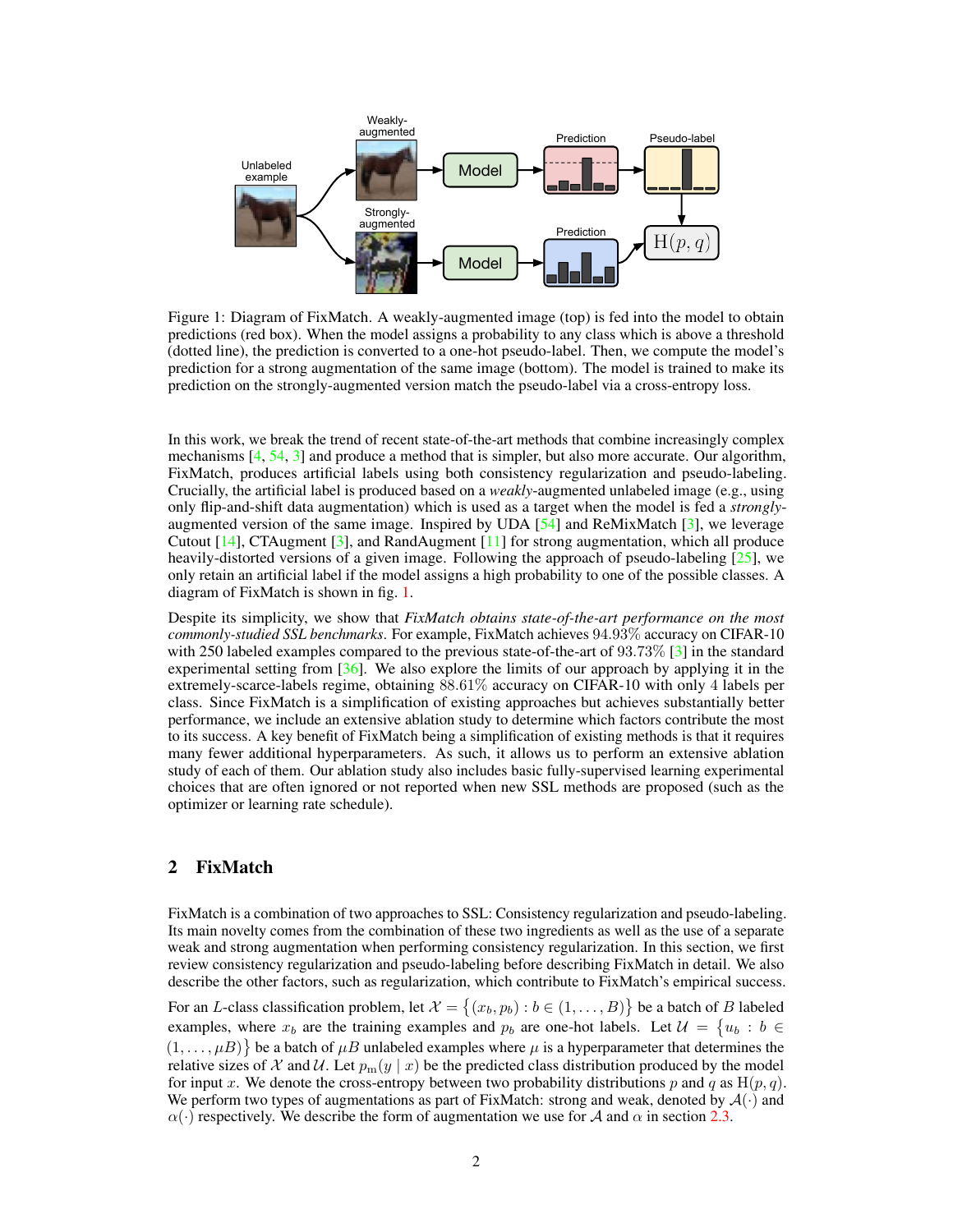#### <span id="page-2-5"></span>2.1 Background

*Consistency regularization* is an important component of recent state-of-the-art SSL algorithms. Consistency regularization utilizes unlabeled data by relying on the assumption that the model should output similar predictions when fed perturbed versions of the same image. This idea was first proposed in  $\lceil 2 \rceil$  and popularized by  $\lceil 46, 24 \rceil$ , where the model is trained both via a standard supervised classification loss and on unlabeled data via the loss function

<span id="page-2-0"></span>
$$
\sum_{b=1}^{\mu} \|p_m(y|\alpha(u_b)) - p_m(y|\alpha(u_b))\|_2^2
$$
 (1)

Note that both  $\alpha$  and  $p_m$  are stochastic functions, so the two terms in eq. [\(1\)](#page-2-0) will indeed have different values. Extensions to this idea include using an adversarial transformation in place of  $\alpha$  [\[33\]](#page-10-2), using a running average or past model predictions for one invocation of  $p_m$  [\[51,](#page-11-3) [24\]](#page-10-3), using a cross-entropy loss in place of the squared  $\ell^2$  loss [\[33,](#page-10-2) [54,](#page-11-4) [3\]](#page-8-1), using stronger forms of augmentation [\[54,](#page-11-4) 3], and using consistency regularization as a component in a larger SSL pipeline [\[4,](#page-8-0) [3\]](#page-8-1).

*Pseudo-labeling* leverages the idea of using the model itself to obtain artificial labels for unlabeled data [\[32,](#page-10-5) [47\]](#page-11-8). Specifically, this refers to the use of "hard" labels (i.e., the arg max of the model's output) and only retaining artificial labels whose largest class probability fall above a predefined threshold [\[25\]](#page-10-4). Letting  $q_b = p_m(y|u_b)$ , pseudo-labeling uses the following loss function:

<span id="page-2-3"></span>
$$
\frac{1}{\mu B} \sum_{b=1}^{\mu B} \mathbb{1}(\max(q_b) \ge \tau) \operatorname{H}(\hat{q}_b, q_b)
$$
\n(2)

where  $\hat{q}_b = \arg \max(q_b)$  and  $\tau$  is the threshold. For simplicity, we assume that arg max applied to a probability distribution produces a valid "one-hot" probability distribution. The use of a hard label makes pseudo-labeling closely related to entropy minimization [\[17,](#page-9-4) [45\]](#page-11-5), where the model's predictions are encouraged to be low-entropy (i.e., high-confidence) on unlabeled data.

#### <span id="page-2-4"></span>2.2 Our Algorithm: FixMatch

The loss function for FixMatch consists of two cross-entropy loss terms: a supervised loss  $\ell_s$  applied to labeled data and an unsupervised loss  $\ell_u$ . Specifically,  $\ell_s$  is just the standard cross-entropy loss on weakly augmented labeled examples:

$$
\ell_s = \frac{1}{B} \sum_{b=1}^{B} \mathcal{H}(p_b, p_m(y \mid \alpha(x_b)))) \tag{3}
$$

FixMatch computes an artificial label for each unlabeled example<sup>[2](#page-2-1)</sup> which is then used in a standard cross-entropy loss. To obtain an artificial label, we first compute the model's predicted class distribution given a *weakly*-augmented version of a given unlabeled image:  $q_b = p_m(y \mid \alpha(u_b))$ . Then, we use  $\hat{q}_b$  = arg max( $q_b$ ) as a pseudo-label, except we enforce the cross-entropy loss against the model's output for a *strongly*-augmented version of  $u_b$ :

<span id="page-2-2"></span>
$$
\ell_u = \frac{1}{\mu B} \sum_{b=1}^{\mu B} \mathbb{1}(\max(q_b) \ge \tau) \, \text{H}(\hat{q}_b, p_m(y \mid \mathcal{A}(u_b))) \tag{4}
$$

where  $\tau$  is a scalar hyperparameter denoting the threshold above which we retain a pseudo-label. The loss minimized by FixMatch is simply  $\ell_s + \lambda_u \ell_u$  where  $\lambda_u$  is a fixed scalar hyperparameter denoting the relative weight of the unlabeled loss. We present a complete algorithm for FixMatch in algorithm [1](#page--1-0) of the supplementary material.

While eq. [\(4\)](#page-2-2) is similar to the pseudo-labeling loss in eq. [\(2\)](#page-2-3), it is crucially different in that the artificial label is computed based on a weakly-augmented image and the loss is enforced against the model's output for a strongly-augmented image. This introduces a form of consistency regularization which, as we will show in section  $5$ , is crucial to FixMatch's success. We also note that it is typical in modern SSL algorithms to increase the weight of the unlabeled loss term  $(\lambda_u)$  during training [\[51,](#page-11-3) [24,](#page-10-3) [4,](#page-8-0) [3,](#page-8-1) [36\]](#page-10-6). We found that this was unnecessary for FixMatch, which may be due to the fact

<span id="page-2-1"></span><sup>&</sup>lt;sup>2</sup>In practice, we include all labeled data as part of unlabeled data without their labels when constructing  $U$ .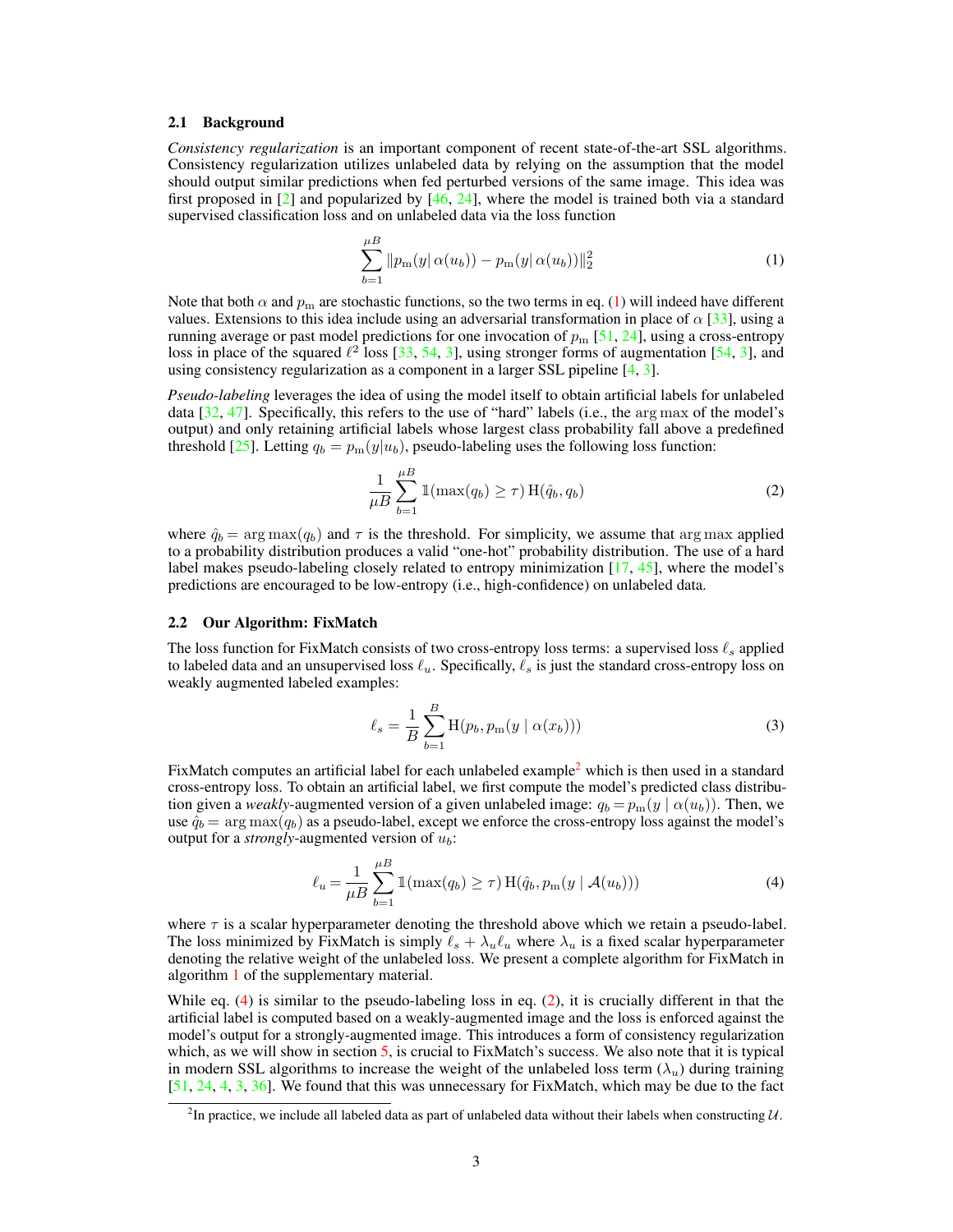<span id="page-3-2"></span>that max $(q_b)$  is typically less than  $\tau$  early in training. As training progresses, the model's predictions become more confident and it is more frequently the case that  $\max(q_b) > \tau$ . This suggests that pseudo-labeling may produce a natural curriculum "for free". Similar justifications have been used in the past for ignoring low-confidence predictions in visual domain adaptation [\[15\]](#page-9-5).

#### <span id="page-3-0"></span>2.3 Augmentation in FixMatch

FixMatch leverages two kinds of augmentations: "weak" and "strong". In all of our experiments, weak augmentation is a standard flip-and-shift augmentation strategy. Specifically, we randomly flip images horizontally with a probability of 50% on all datasets except SVHN and we randomly translate images by up to 12.5% vertically and horizontally.

For "strong" augmentation, we experiment with two methods based on AutoAugment [\[10\]](#page-9-6), which are then followed by the Cutout  $[14]$ . AutoAugment uses reinforcement learning to find an augmentation strategy comprising transformations from the Python Imaging Library.<sup>[3](#page-3-1)</sup> This requires labeled data to learn the augmentation strategy, making it problematic to use in SSL settings where limited labeled data is available. As a result, variants of AutoAugment which do not require the augmentation strategy to be learned ahead of time with labeled data, such as RandAugment [\[11\]](#page-9-3) and CTAugment [\[3\]](#page-8-1), have been proposed. Instead of using a learned strategy, both RandAugment and CTAugment randomly select transformations for each sample. For RandAugment, the magnitude that controls the severity of all distortions is randomly sampled from a pre-defined range (RandAugment with random magnitude was also used for UDA by  $[54]$ , whereas the magnitudes of individual transformations are learned on-the-fly for CTAugment. Refer to appendix  $E$  for more details.

#### 2.4 Additional important factors

Semi-supervised performance can be substantially impacted by factors other than the SSL algorithm used because considerations like the amount of regularization can be particularly important in the low-label regime. This is compounded by the fact that the performance of deep networks trained for image classification can heavily depend on the architecture, optimizer, training schedule, etc. These factors are typically not emphasized when new SSL algorithms are introduced. Instead, we endeavor to quantify their importance and highlight which ones have a significant impact on performance. Most analysis is performed in section [5.](#page-7-0) In this section we identify a few key considerations.

First, as mentioned above, we find that regularization is particularly important. In all of our models and experiments, we use simple weight decay regularization. We also found that using the Adam optimizer  $[2\overline{2}]$  resulted in worse performance and instead use standard SGD with momentum [\[50,](#page-11-9) [40,](#page-10-7) [34\]](#page-10-8). We did not find a substantial difference between standard and Nesterov momentum. For a learning rate schedule, we use a cosine learning rate decay [\[28\]](#page-10-9) which sets the learning rate to  $\eta \cos\left(\frac{7\pi k}{16K}\right)$  where  $\eta$  is the initial learning rate, k is the current training step, and K is the total number of training steps. Finally, we report final performance using an exponential moving average of model parameters.

#### 2.5 Extensions of FixMatch

Due to its simplicity, FixMatch can be readily extended with techniques in SSL literature. For example, both Augmentation Anchoring (where  $M$  strong augmentations are used for consistency regularization for each unlabeled example) and Distribution Alignment (which encourages the model predictions to have the same class distribution as the labeled set) from ReMixMatch [\[3\]](#page-8-1) can be straightforwardly applied to FixMatch. Moreover, one may replace strong augmentations in FixMatch with modality-agnostic augmentation strategies, such as MixUp [\[59\]](#page-11-10) or adversarial perturbations [\[33\]](#page-10-2). We present some exploration and experiments with these extensions in appendix [D.](#page--1-2)

# 3 Related work

Semi-supervised learning is a mature field with a huge diversity of approaches. In this review, we focus on methods closely related to FixMatch. Broader introductions are provided in [\[60,](#page-11-11) [61,](#page-12-0) [6\]](#page-9-8).

The idea behind self-training has been around for decades  $[47, 32]$  $[47, 32]$  $[47, 32]$ . The generality of self-training (i.e., using a model's predictions to obtain artificial labels for unlabeled data) has led it to be applied in many domains including NLP [\[31\]](#page-10-10), object detection [\[44\]](#page-11-7), image classification [\[25,](#page-10-4) [55\]](#page-11-1), domain

<span id="page-3-1"></span><sup>3</sup> <https://www.pythonware.com/products/pil/>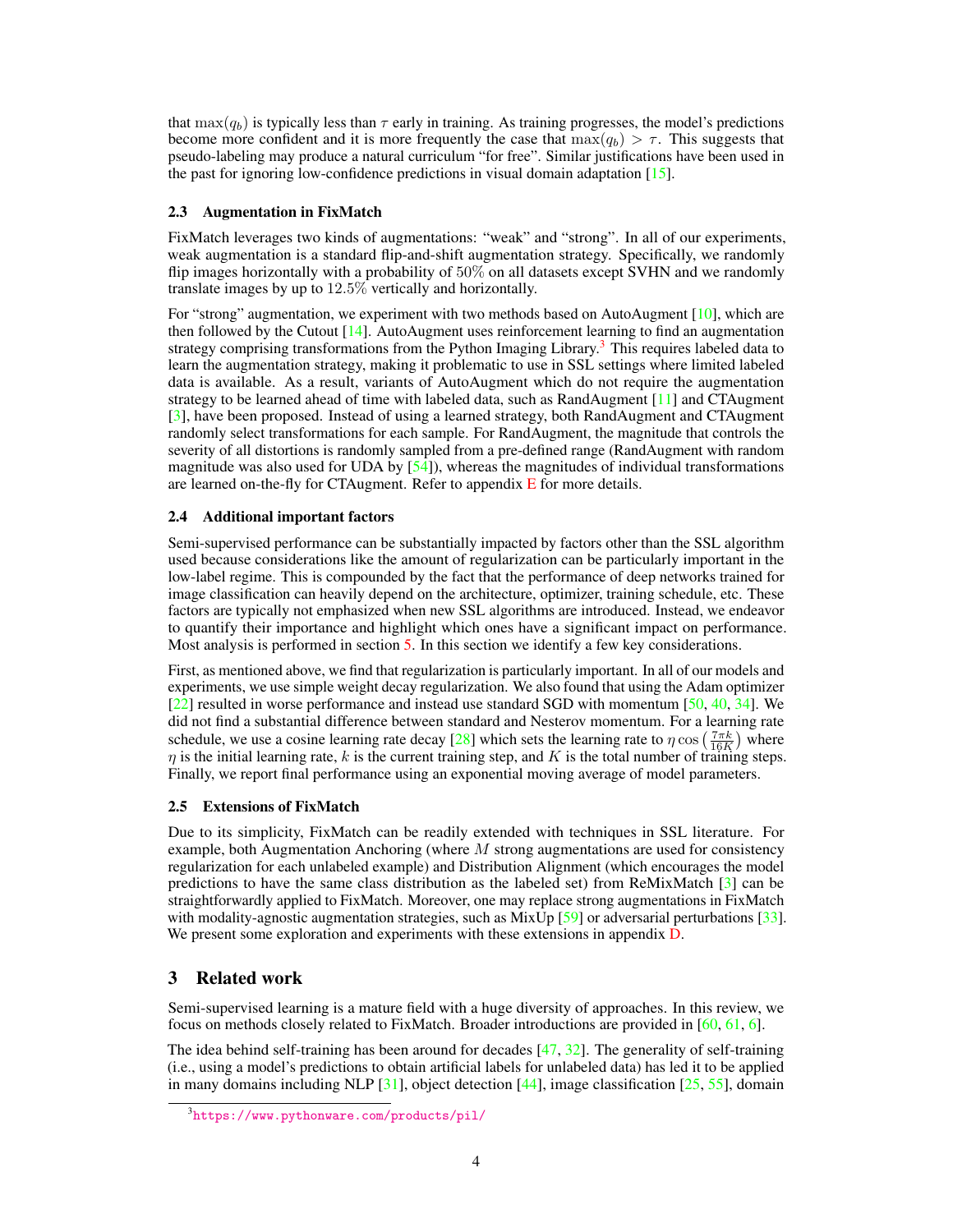<span id="page-4-1"></span><span id="page-4-0"></span>

| Algorithm                    | Artificial label<br>augmentation | <b>Prediction</b><br>augmentation | Artificial label<br>post-processing | <b>Notes</b>                             |
|------------------------------|----------------------------------|-----------------------------------|-------------------------------------|------------------------------------------|
| $TS / \Pi$ -Model            | Weak                             | Weak                              | None                                |                                          |
| <b>Temporal Ensembling</b>   | Weak                             | Weak                              | None                                | Uses model from earlier in training      |
| Mean Teacher                 | Weak                             | Weak                              | None                                | Uses an EMA of parameters                |
| Virtual Adversarial Training | None                             | Adversarial                       | None                                |                                          |
| <b>UDA</b>                   | Weak                             | Strong                            | Sharpening                          | Ignores low-confidence artificial labels |
| MixMatch                     | Weak                             | Weak                              | Sharpening                          | Averages multiple artificial labels      |
| ReMixMatch                   | Weak                             | Strong                            | Sharpening                          | Sums losses for multiple predictions     |
| FixMatch                     | Weak                             | Strong                            | Pseudo-labeling                     |                                          |

Table 1: Comparison of SSL algorithms which include a form of consistency regularization and which (optionally) apply some form of post-processing to the artificial labels. We only mention those components of the SSL algorithm relevant to producing the artificial labels (for example, Virtual Adversarial Training additionally uses entropy minimization [\[17\]](#page-9-4), MixMatch and ReMixMatch also use MixUp  $[59]$ , UDA includes additional techniques like training signal annealing, etc.).

adaptation  $[62]$ , to name a few. Pseudo-labeling refers to a specific variant where model predictions are converted to hard labels  $[25]$ , which is often used along with a confidence-based thresholding that retains unlabeled examples only when the classifier is sufficiently confident (e.g., [\[44\]](#page-11-7)). While some studies have suggested that pseudo-labeling is not competitive against other modern SSL algorithms on its own [\[36\]](#page-10-6), recent SSL algorithms have used pseudo-labeling as a part of their pipeline to produce better results [\[1,](#page-8-3) [39\]](#page-10-11). As mentioned above, pseudo-labeling results in a form of entropy minimization [\[17\]](#page-9-4) which has been used as a component for many SSL techniques [\[33\]](#page-10-2).

Consistency regularization was first proposed by [\[2\]](#page-8-2) and later referred to as "Transformation/Stability" (or TS for short) [\[46\]](#page-11-2) or the "Π-Model" [\[43\]](#page-11-12). Early extensions included using an exponential moving average of model parameters  $[51]$  or using previous model checkpoints  $[24]$  when producing artificial labels. Several methods have been used to produce random perturbations including data augmentation [\[15\]](#page-9-5), stochastic regularization (e.g. Dropout [\[49\]](#page-11-13)) [\[46,](#page-11-2) [24\]](#page-10-3), and adversarial perturbations [\[33\]](#page-10-2). More recently, it has been shown that using strong data augmentation can produce better results [\[54,](#page-11-4) [3\]](#page-8-1). These heavily-augmented examples are almost certainly outside of the data distribution, which has in fact been shown to be beneficial for SSL  $[12]$ . Noisy Student  $[55]$  has integrated these techniques into a self-training framework and demonstrated impressive performance on ImageNet with additional massive amount of unlabeled data.

Of the aforementioned work, FixMatch bears the closest resemblance to two recent methods: Unsupervised Data Augmentation (UDA) [\[54\]](#page-11-4) and ReMixMatch [\[3\]](#page-8-1). They both use a weakly-augmented example to generate an artificial label and enforce consistency against strongly-augmented examples. Neither of them uses pseudo-labeling, but both approaches "sharpen" the artificial label to encourage the model to produce high-confidence predictions. UDA in particular also only enforces consistency when the highest probability in the predicted class distribution for the artificial label is above a threshold. The thresholded pseudo-labeling of FixMatch has a similar effect to sharpening. In addition, ReMixMatch anneals the weight of the unlabeled data loss, which we omit from FixMatch because we posit that the thresholding used in pseudo-labeling has a similar effect (as mentioned in section [2.2\)](#page-2-4). These similarities suggest that FixMatch can be viewed as a substantially simplified version of UDA and ReMixMatch, where we have combined two common techniques (pseudo-labeling and consistency regularization) while removing many components (sharpening, training signal annealing from UDA, distribution alignment and the rotation loss from ReMixMatch, etc.).

Since the core of FixMatch is a simple combination of two existing techniques, it also bears substantial similarities to many previously-proposed SSL algorithms. We provide a concise comparison of each of these techniques in table [1](#page-4-0) where we list the augmentation used for the artificial label, the model's prediction, and any post-processing applied to the artificial label. A more thorough comparison of these different algorithms and their constituent approaches is provided in the following section.

### 4 Experiments

We evaluate the efficacy of FixMatch on several SSL image classification benchmarks. Specifically, we perform experiments with varying amounts of labeled data and augmentation strategies on CIFAR- $10/100$  [\[23\]](#page-9-10), SVHN [\[35\]](#page-10-12), STL-10 [\[9\]](#page-9-11), and ImageNet [\[13\]](#page-9-12), following standard SSL evaluation protocols [\[36,](#page-10-6) [4,](#page-8-0) [3\]](#page-8-1). In many cases, we perform experiments with fewer labels than previously considered since FixMatch shows promise in extremely label-scarce settings. Note that we use an identical set of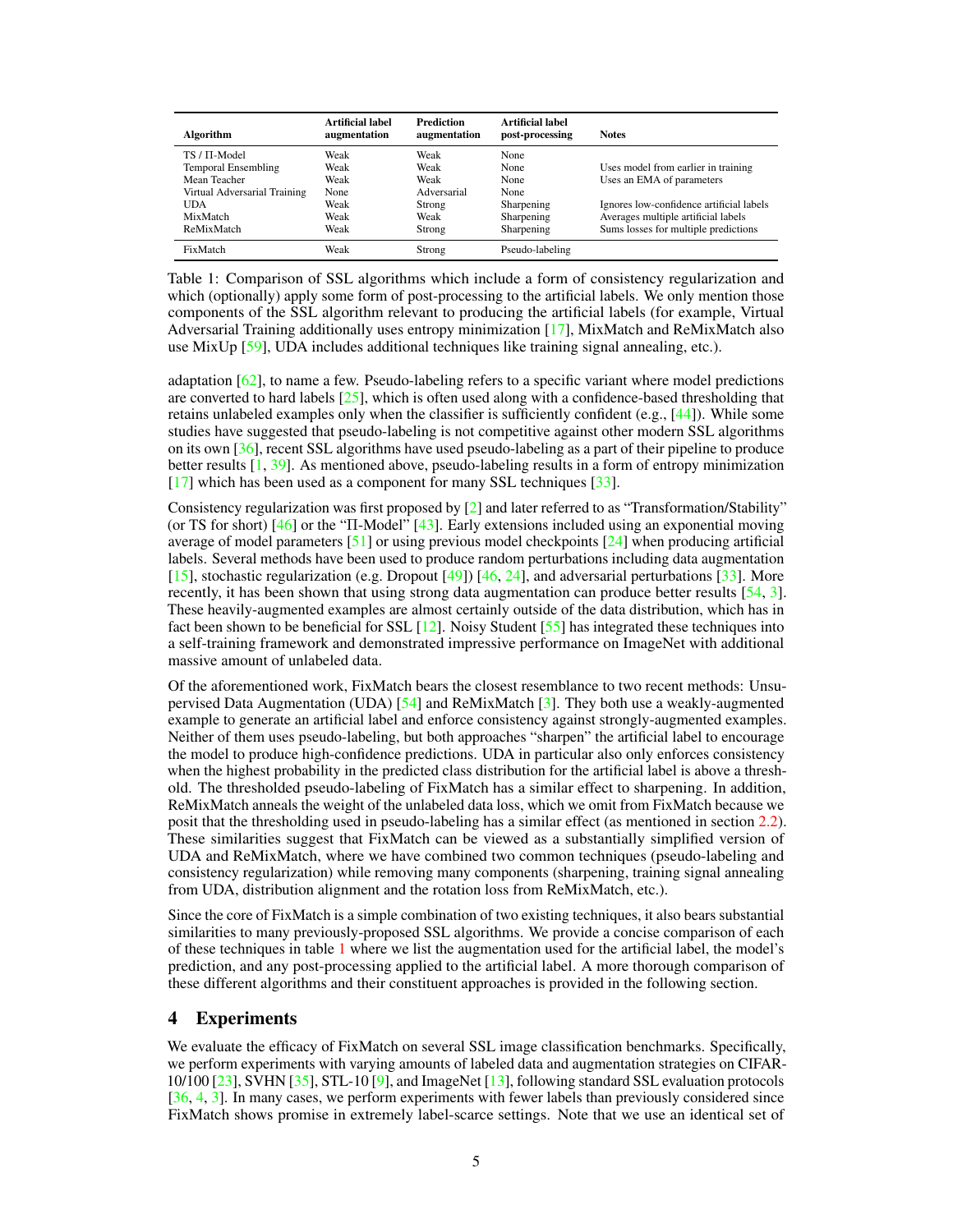<span id="page-5-2"></span><span id="page-5-1"></span>

|                 | CIFAR-10          |                  |                  | CIFAR-100        |                  |                  | <b>SVHN</b>     |                  |                 | $STL-10$         |
|-----------------|-------------------|------------------|------------------|------------------|------------------|------------------|-----------------|------------------|-----------------|------------------|
| Method          | 40 labels         | 250 labels       | 4000 labels      | 400 labels       | 2500 labels      | 10000 labels     | 40 labels       | 250 labels       | 1000 labels     | 1000 labels      |
| $\Pi$ -Model    |                   | $54.26 \pm 3.97$ | $14.01 \pm 0.38$ |                  | $57.25 \pm 0.48$ | $37.88 \pm 0.11$ | ۰               | $18.96 \pm 1.92$ | $7.54 \pm 0.36$ | $26.23 \pm 0.82$ |
| Pseudo-Labeling |                   | $49.78 \pm 0.43$ | $16.09 \pm 0.28$ |                  | $57.38 \pm 0.46$ | $36.21 \pm 0.19$ | ۰               | $20.21 \pm 1.09$ | $9.94 \pm 0.61$ | $27.99 \pm 0.83$ |
| Mean Teacher    |                   | $32.32 + 2.30$   | $9.19 \pm 0.19$  | ۰.               | $53.91 \pm 0.57$ | $35.83 \pm 0.24$ | ۰.              | $3.57 \pm 0.11$  | $3.42 \pm 0.07$ | $21.43 \pm 2.39$ |
| MixMatch        | $47.54 \pm 11.50$ | $11.05 \pm 0.86$ | $6.42 \pm 0.10$  | $67.61 \pm 1.32$ | $39.94 \pm 0.37$ | $28.31 \pm 0.33$ | $42.55 + 14.53$ | $3.98 \pm 0.23$  | $3.50 \pm 0.28$ | $10.41 \pm 0.61$ |
| UDA             | $29.05 + 5.93$    | $8.82 \pm 1.08$  | $4.88 \pm 0.18$  | $59.28 \pm 0.88$ | $33.13 \pm 0.22$ | $24.50 \pm 0.25$ | $52.63 + 20.51$ | $5.69 \pm 2.76$  | $2.46 \pm 0.24$ | $7.66 + 0.56$    |
| ReMixMatch      | $19.10 + 9.64$    | $5.44 \pm 0.05$  | $4.72 \pm 0.13$  | $44.28 \pm 2.06$ | $27.43 \pm 0.31$ | $23.03 \pm 0.56$ | $3.34 + 0.20$   | $2.92 + 0.48$    | $2.65 \pm 0.08$ | $5.23 + 0.45$    |
| FixMatch (RA)   | $13.81 + 3.37$    | $5.07 \pm 0.65$  | $4.26 \pm 0.05$  | $48.85 \pm 1.75$ | $28.29 \pm 0.11$ | $22.60 \pm 0.12$ | $3.96 + 2.17$   | $2.48 + 0.38$    | $2.28 + 0.11$   | $7.98 + 1.50$    |
| FixMatch (CTA)  | $11.39 + 3.35$    | $5.07 \pm 0.33$  | $4.31 + 0.15$    | $49.95 \pm 3.01$ | $28.64 \pm 0.24$ | $23.18 \pm 0.11$ | $7.65 + 7.65$   | $2.64 \pm 0.64$  | $2.36 \pm 0.19$ | $5.17 + 0.63$    |

Table 2: Error rates for CIFAR-10, CIFAR-100, SVHN and STL-10 on 5 different folds. FixMatch (RA) uses RandAugment [\[11\]](#page-9-3) and FixMatch (CTA) uses CTAugment [\[3\]](#page-8-1) for strong-augmentation. All baseline models (Π-Model [\[43\]](#page-11-12), Pseudo-Labeling [\[25\]](#page-10-4), Mean Teacher [\[51\]](#page-11-3), MixMatch [\[4\]](#page-8-0), UDA [\[54\]](#page-11-4), and ReMixMatch [\[3\]](#page-8-1)) are tested using the same codebase.

hyperparameters ( $\lambda_u = 1$ ,  $\eta = 0.03$ ,  $\beta = 0.9$ ,  $\tau = 0.95$ ,  $\mu = 7$ ,  $B = 64$  $B = 64$ ,  $K = 2^{20})^4$  across all amounts of labeled examples and datasets other than ImageNet. A complete list of hyperparameters is reported in appendix  $B.1$ . We include an extensive ablation study in section [5](#page-7-0) to tease apart the importance of the different components and hyperparameters of FixMatch, including factors that are not explicitly part of the SSL algorithm such as the optimizer and learning rate.

#### 4.1 CIFAR-10, CIFAR-100, and SVHN

We compare FixMatch to various existing methods on the standard CIFAR-10, CIFAR-100, and SVHN benchmarks. As suggested by [\[36\]](#page-10-6), we reimplemented all existing baselines and performed all experiments using the same codebase. In particular, we use the same network architecture and training protocol, including the optimizer, learning rate schedule, data preprocessing, etc. across all SSL methods. Following [\[4\]](#page-8-0), we used a Wide ResNet-28-2 [\[56\]](#page-11-14) with 1.5M parameters for CIFAR-10 and SVHN, WRN-28-8 for CIFAR-100, and WRN-37-2 for STL-10. For baselines, we consider methods that are similar to FixMatch and/or are state-of-the-art: Π-Model [\[43\]](#page-11-12), Mean Teacher [\[51\]](#page-11-3), Pseudo-Label  $[25]$ , MixMatch  $[4]$ , UDA  $[54]$ , and ReMixMatch  $[3]$ . Besides  $[3]$ , previous work has not considered fewer than 25 labels per class on these benchmarks. Performing better with less supervision is the central goal of SSL in practice since it alleviates the need for labeled data. We also consider the setting where only 4 labeled images are given for each class on each dataset. As far as we are aware, we are the first to run *any* experiments at 4 labels per class on CIFAR-100.

We report the performance of all baselines along with FixMatch in table [2.](#page-5-1) We compute the mean and variance of accuracy when training on 5 different "folds" of labeled data. We omit results with 4 labels per class for Π-Model, Mean Teacher, and Pseudo-Labeling since the performance was poor at 250 labels. MixMatch, ReMixMatch, and UDA all perform reasonably well with 40 and 250 labels, but we find that FixMatch substantially outperforms each of these methods while nevertheless being simpler. For example, FixMatch achieves an average error rate of 11.39% on CIFAR-10 with 4 labels per class. As a point of reference, among the methods studied in [\[36\]](#page-10-6) (where the same network architecture was used), the lowest error rate achieved on CIFAR-10 with *400* labels per class was 13.13%. Our results also compare favorably to recent state-of-the-art results achieved by ReMixMatch [\[3\]](#page-8-1), despite the fact that we omit various components such as the self-supervised loss.

Our results are state-of-the-art on all datasets except for CIFAR-100 where ReMixMatch performs a bit better. To understand why ReMixMatch performs better than FixMatch, we experimented with a few variants of FixMatch which copy various components of ReMixMatch into FixMatch. We find that the most important term is Distribution Alignment (DA), which encourages the model predictions to have the same class distribution as the labeled set. Combining FixMatch with DA reaches a 40.14% error rate with 400 labeled examples, which is substantially better than the 44.28% achieved by ReMixMatch.

We find that in most cases the performance of FixMatch using CTAugment and RandAugment is similar, except in the settings where we have 4 labels per class. This may be explained by the fact that these results are particularly high-variance. For example, the variance over 5 different folds for CIFAR-10 with 4 labels per class is 3.35%, which is significantly higher than that with 25 labels per class (0.33%). The error rates are also affected significantly by the random seeds when the number of labeled examples per class is extremely small, as shown in table [8](#page--1-4) of supplementary material.

<span id="page-5-0"></span> $^{4}\beta$  refers to a momentum in SGD optimizer. The definition of other hyperparameters are found in section [2.](#page-1-1)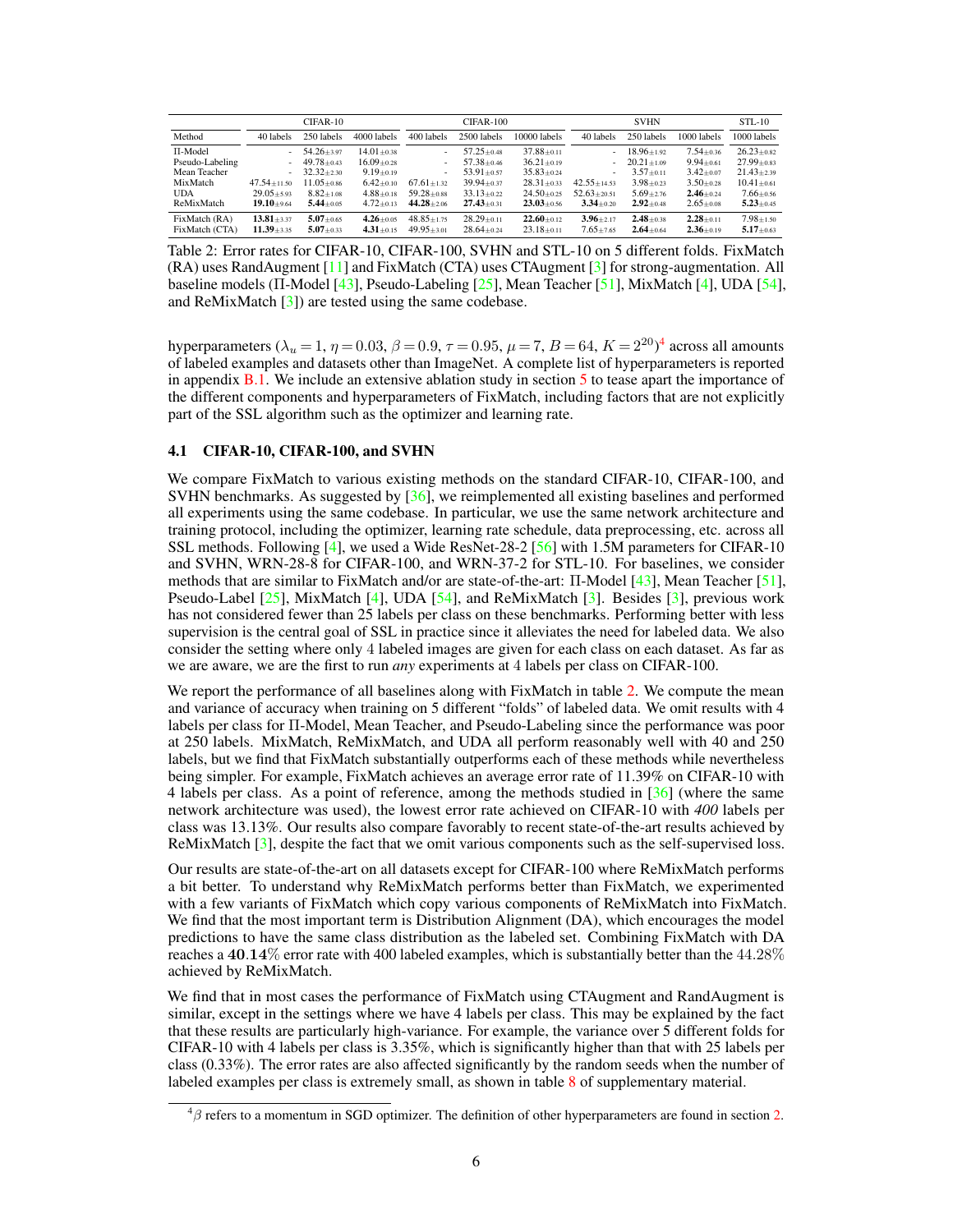<span id="page-6-3"></span><span id="page-6-2"></span>

Figure 2: FixMatch reaches 78% CIFAR-10 accuracy using only above 10 labeled images.

# 4.2 STL-10

The STL-10 dataset contains 5,000 labeled images of size  $96\times96$  from 10 classes and 100,000 unlabeled images. There exist out-of-distribution images in the unlabeled set, making it a more realistic and challenging test of SSL performance. We test SSL algorithms on five of the predefined folds of 1,000 labeled images each. Following [\[4\]](#page-8-0), we use a WRN-37-2 network (comprising 5.9M parameters).<sup>[5](#page-6-0)</sup> As in table [2,](#page-5-1) FixMatch achieves the state-of-the-art performance of ReMixMatch [\[3\]](#page-8-1) despite being significantly simpler.

# 4.3 ImageNet

We evaluate FixMatch on ImageNet to verify that it performs well on a larger and more complex dataset. Following  $[54]$ , we use 10% of the training data as labeled and treat the rest as unlabeled examples. We use a ResNet-50 network architecture and RandAugment [\[11\]](#page-9-3) as strong augmentation for this experiment. We include additional implementation details in appendix [C.](#page--1-5) FixMatch achieves a top-1 error rate of  $28.54 \pm 0.52\%$ , which is  $2.68\%$  better than UDA [\[54\]](#page-11-4). Our top-5 error rate is  $10.87 \pm 0.28\%$ . While S<sup>4</sup>L [\[57\]](#page-11-15) holds state-of-the-art on semi-supervised ImageNet with a 26.79% error rate, it leverages 2 additional training phases (pseudo-label re-training and supervised finetuning) to significantly lower the error rate from 30.27% after the first phase. FixMatch outperforms S<sup>4</sup>L after its first phase, and it is possible that a similar performance gain could be achieved by incorporating these techniques into FixMatch.

# 4.4 Barely Supervised Learning

To test the limits of our proposed approach, we applied FixMatch to CIFAR-10 with only one example per class.<sup>[6](#page-6-1)</sup> We conduct two sets of experiments.

First, we create four datasets by randomly selecting one example per class. We train on each dataset four times and reach between 48.58% and 85.32% test accuracy with a median of 64.28%. The inter-dataset variance is much lower, however; for example, the four models trained on the first dataset all reach between 61% and 67% accuracy, and the second dataset reaches between 68% and 75%.

We hypothesize that this variability is caused by the quality of the 10 labeled examples comprising each dataset and that sampling low-quality examples might make it more difficult for the model to learn some particular class effectively. To test this, we construct eight new training datasets with examples ranging in "prototypicality" (i.e., representative of the underlying class). Specifically, we take the ordering of the CIFAR-10 training set from  $[5]$  that sorts examples from those that are most representative to those that are least. This example ordering was determined after training many CIFAR-10 models with all labeled data. We thus do not envision this as a practical method for choosing examples for use in SSL, but rather to experimentally verify that examples that are more representative are better suited for low-label training. We divide this ordering evenly into eight buckets (so all of the most representative examples are in the first bucket, and all of the outliers in the last). We then create eight labeled training sets by randomly selecting one labeled example of each class from the same bucket.

Using the same hyperparameters, the model trained only on the most prototypical examples reaches a median of 78% accuracy (with a maximum of 84% accuracy); training on the middle of the distribution reaches 65% accuracy; and training on only the outliers fails to converge completely, with 10% accuracy. Figure [2](#page-6-2) shows the full labeled training dataset for the split where FixMatch achieved a median accuracy of 78%. Further analysis is presented in Appendix [B.7.](#page--1-6)

<span id="page-6-0"></span><sup>&</sup>lt;sup>5</sup>We clarify that both FixMatch and ReMixMatch [\[3\]](#page-8-1), which has reported an incorrect number of network parameters (23.8M), are tested with the same network architecture containing 5.9M parameters.

<span id="page-6-1"></span> $6$ The experimental protocol of barely supervised learning (BSL) shares similarities to those of few-shot learning (FSL) [\[37\]](#page-10-13) as they both assume a limited availability (e.g., 1 or 5) of labeled examples from categories of interest. However, two protocols have a critical difference, where for FSL one is provided with extra labeled training examples from regular classes, whereas for BSL one is given additional unlabeled training examples.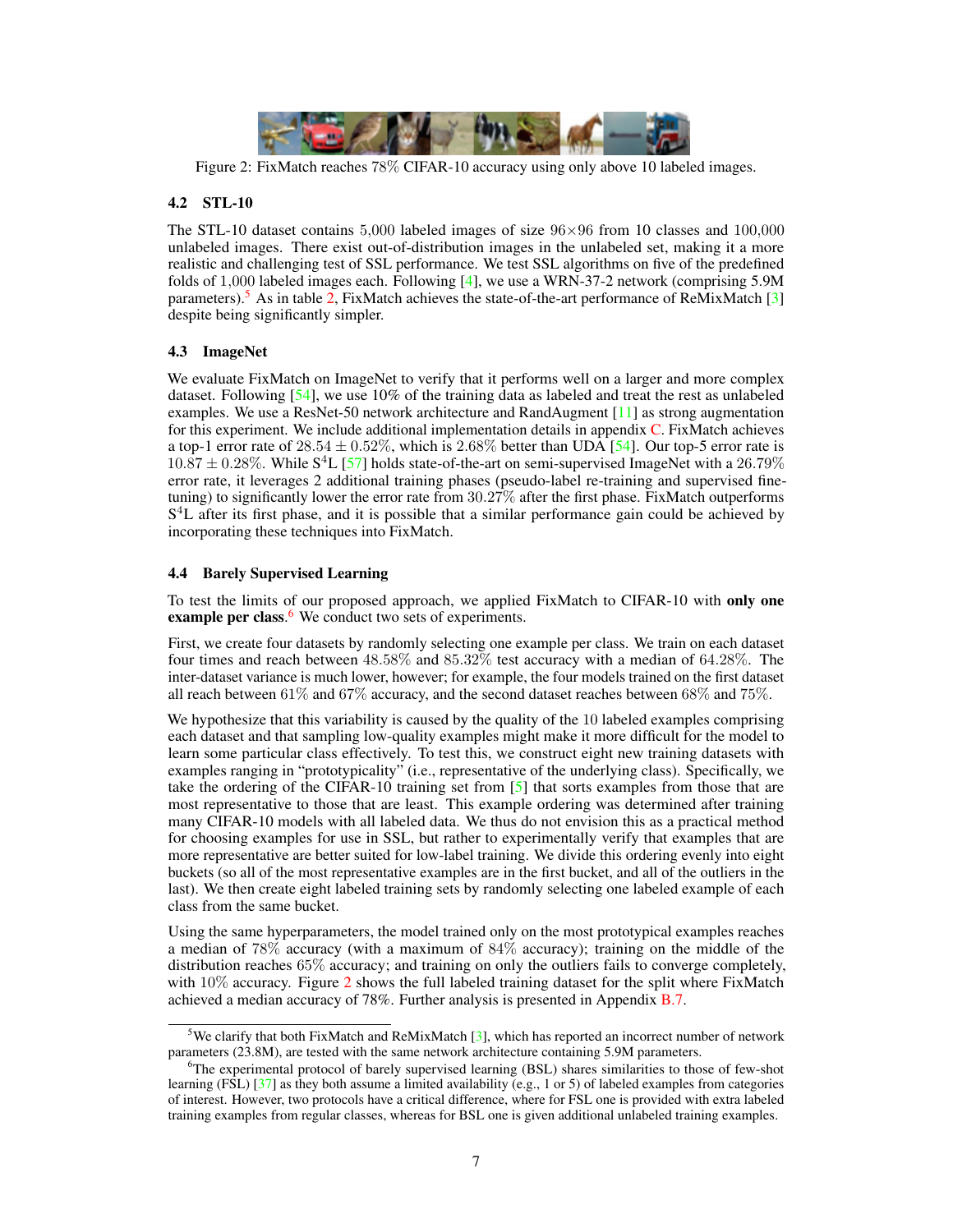<span id="page-7-3"></span><span id="page-7-1"></span>

<span id="page-7-2"></span>

| Ablation                             | Error                |
|--------------------------------------|----------------------|
| FixMatch<br>Only Cutout<br>No Cutout | 4.84<br>6.15<br>6.15 |

Table 3: Ablation study with different strong data augmentation of FixMatch. Error rates are reported on a single 250-label split from CIFAR-10.

Figure 3: Plots of ablation studies on FixMatch. [\(a\)](#page-7-1) Varying the confidence threshold for pseudo-labels. [\(b\)](#page-7-1) Measuring the effect of "sharpening" the predicted label distribution while varying the confidence threshold  $(\tau)$ . Error rate of FixMatch with default hyperparameters is in red dotted line.

# <span id="page-7-0"></span>5 Ablation Study

Since FixMatch comprises a simple combination of two existing techniques, we perform an extensive ablation study to better understand why it is able to obtain state-of-the-art results. Due to the number of experiments in our ablation study, we focus on studying with a single 250 label split from CIFAR-10 and only report results using CTAugment. Note that FixMatch with default parameters achieves 4.84% error rate on this particular split. We present complete ablation results, including optimizer (appendix  $B(3)$ , learning rate decay schedule (appendix  $B(4)$ , weight decay (appendix  $B(6)$ , labeled to unlabeled data ratio  $\mu$  (appendix **B.5**), in the supplementary material.

#### 5.1 Sharpening and Thresholding

A "soft" version of pseudo-labeling can be designed by sharpening the predicted distribution. This formulation appears in UDA and is of general interest since other methods such as MixMatch and ReMixMatch also make use of sharpening (albeit without thresholding). Using sharpening instead of an arg max introduces a hyper-parameter: the temperature  $T$  [\[4,](#page-8-0) [54,](#page-11-4) [3\]](#page-8-1).

We study the interactions between the temperature T and the confidence threshold  $\tau$ . Note that pseudo-labeling in FixMatch is recovered as  $T \rightarrow 0$ . The results are presented in fig. [3a](#page-7-1) and fig. [3b.](#page-7-1) The threshold value of 0.95 shows the lowest error rate, though increasing it to 0.97 or 0.99 did not hurt much. In contrast, accuracy drops by more than 1.5% when using a small threshold value. Note that the threshold value controls the trade-off between the quality and the quantity of pseudo-labels. As discussed in appendix [B.2,](#page--1-11) the accuracy of pseudo-labels for unlabeled data increases with higher threshold values, while the amount of unlabeled data contributing to  $\ell_u$  in eq. [\(4\)](#page-2-2) decreases. This suggests that the quality of pseudo-labels is more important than the quantity for reaching a high accuracy. Sharpening, on the other hand, did not show a significant difference in performance when a confidence threshold is used. In summary, we observe that swapping pseudo-labeling for sharpening and thresholding would introduce a new hyperparameter while achieving no better performance.

#### 5.2 Augmentation Strategy

We conduct an ablation study on different strong data augmentation policies as it plays a key role in FixMatch. Specifically, we chose RandAugment [\[11\]](#page-9-3) and CTAugment [\[3\]](#page-8-1), which have been used for state-of-the-art SSL algorithms such as UDA [\[54\]](#page-11-4) and ReMixMatch [\[4\]](#page-8-0) respectively. On CIFAR-10, CIFAR-100, and SVHN we observed highly comparable results between the two policies, whereas in STL-10 (table [2\)](#page-5-1), we observe a significant gain by using CTAugment.

We measure the effect of Cutout in table [3,](#page-7-2) which is used by default after strong augmentation in both RandAugment and CTAugment. We find that both Cutout and CTAugment are required to obtain the best performance; removing either results in a significant increase in error rate.

We also study different combinations of weak and strong augmentations for pseudo-label generation and prediction (i.e., the upper and lower paths in fig.  $1$ ). When we replaced the weak augmentation for label guessing with strong augmentation, we found that the model diverged early in training. Conversely, when replacing weak augmentation with *no* augmentation, the model overfits the guessed unlabeled labels. Using weak augmentation in place of strong augmentation to generate the model's prediction for training peaked at 45% accuracy but was not stable and progressively collapsed to 12%,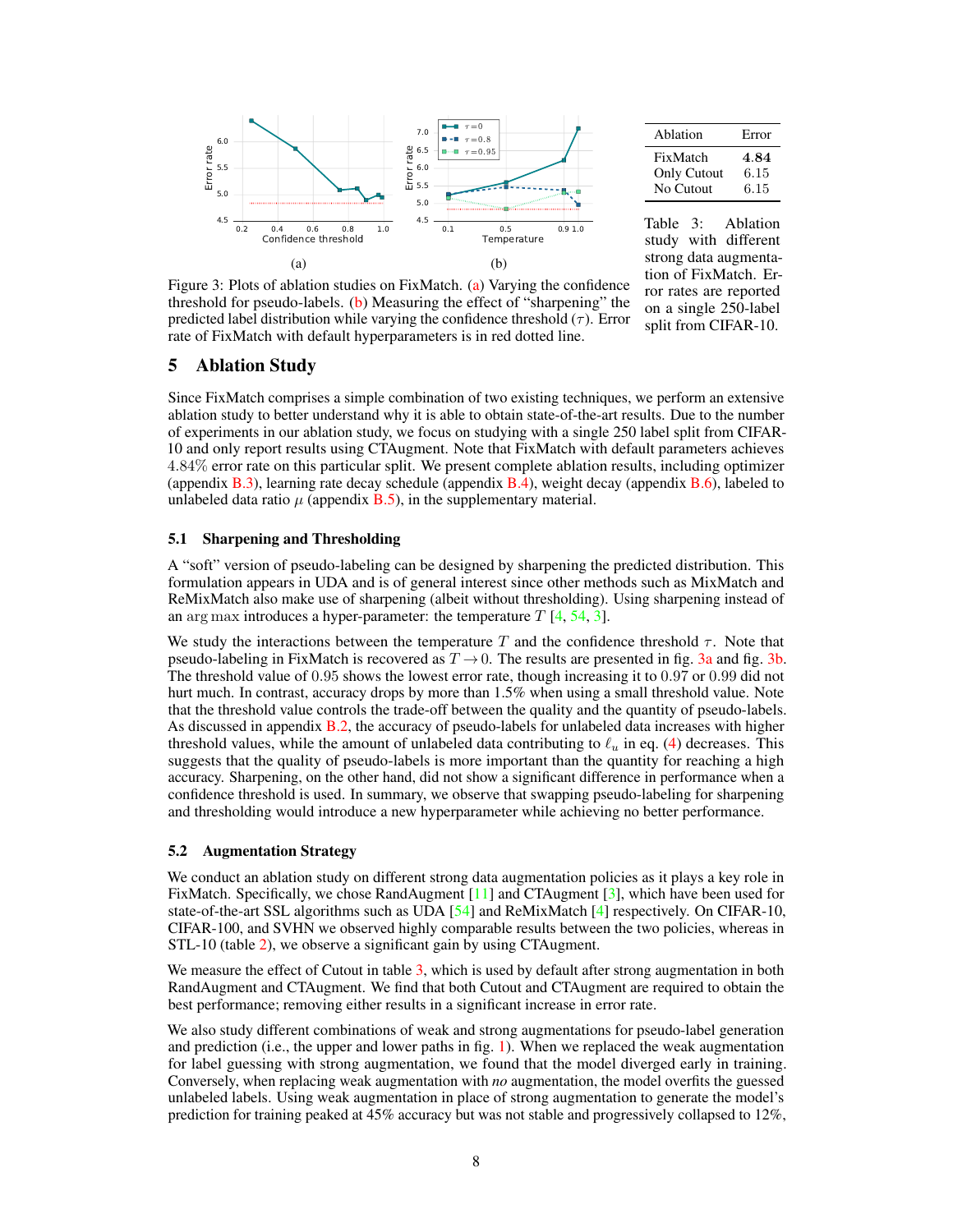<span id="page-8-4"></span>suggesting the importance of strong data augmentation. This observation is well-aligned with those from supervised learning [\[10\]](#page-9-6).

### 6 Conclusion

There has been rapid recent progress in SSL. Unfortunately, much of this progress comes at the cost of increasingly complicated learning algorithms with sophisticated loss terms and numerous difficult-totune hyper-parameters. We introduce FixMatch, a simpler SSL algorithm that achieves state-of-the-art results across many datasets. We show how FixMatch can begin to bridge the gap between low-label semi-supervised learning and few-shot learning or clustering: we obtain surprisingly-high accuracy with just one label per class. Using only standard cross-entropy losses on both labeled and unlabeled data, FixMatch's training objective can be written in just a few lines of code.

Because of this simplicity, we are able to thoroughly investigate how FixMatch works. We find that certain design choices are important (and often underemphasized) – most importantly, weight decay and the choice of optimizer. The importance of these factors means that even when controlling for model architecture as is recommended in  $[36]$ , the same technique can not always be directly compared across different implementations.

On the whole, we believe that the existence of such simple but performant semi-supervised machine learning algorithms will help to allow machine learning to be deployed in increasingly many practical domains where labels are expensive or difficult to obtain.

# Broader Impact

FixMatch helps democratize machine learning in two ways: first, its simplicity makes it available to a wider audience, and second, its accuracy with only a few labels means that it can be applied to domains where previously machine learning was not feasible. The flip side of democratization of machine learning research is that it becomes easy for both good and bad actors to apply. We hope that this ability will be used for good—for example, obtaining medical scans is often far cheaper than paying an expert doctor to label every image. However, it is possible that more advanced techniques for semi-supervised learning will allow for more advanced surveillance: for example, the efficacy of our one-shot classification might allow for more accurate person identification from a few images. Broadly speaking, any progress on semi-supervised learning will have these same consequences.

#### Funding Disclosure

Google is the sole source of funding for this work.

## Acknowledgment

We thank Qizhe Xie, Avital Oliver, Quoc V. Le, and Sercan Arik for their feedback on this paper.

# **References**

- <span id="page-8-3"></span>[1] E. Arazo, D. Ortego, P. Albert, N. E. O'Connor, and K. McGuinness. Pseudo-labeling and confirmation bias in deep semi-supervised learning. *arXiv preprint arXiv:1908.02983*, 2019. [5,](#page-4-1) [15](#page--1-12)
- <span id="page-8-2"></span>[2] P. Bachman, O. Alsharif, and D. Precup. Learning with pseudo-ensembles. In *Advances in neural information processing systems*, pages 3365–3373, 2014. [1,](#page-0-0) [3,](#page-2-5) [5](#page-4-1)
- <span id="page-8-1"></span>[3] D. Berthelot, N. Carlini, E. D. Cubuk, A. Kurakin, K. Sohn, H. Zhang, and C. Raffel. Remixmatch: Semi-supervised learning with distribution matching and augmentation anchoring. In *Eighth International Conference on Learning Representations*, 2020. [1,](#page-0-0) [2,](#page-1-2) [3,](#page-2-5) [4,](#page-3-2) [5,](#page-4-1) [6,](#page-5-2) [7,](#page-6-3) [8,](#page-7-3) [18,](#page--1-12) [19,](#page--1-12) [20,](#page--1-12) [21](#page--1-12)
- <span id="page-8-0"></span>[4] D. Berthelot, N. Carlini, I. Goodfellow, N. Papernot, A. Oliver, and C. A. Raffel. Mixmatch: A holistic approach to semi-supervised learning. In *Advances in Neural Information Processing Systems*, pages 5050–5060, 2019. [1,](#page-0-0) [2,](#page-1-2) [3,](#page-2-5) [5,](#page-4-1) [6,](#page-5-2) [7,](#page-6-3) [8,](#page-7-3) [14,](#page--1-12) [19](#page--1-12)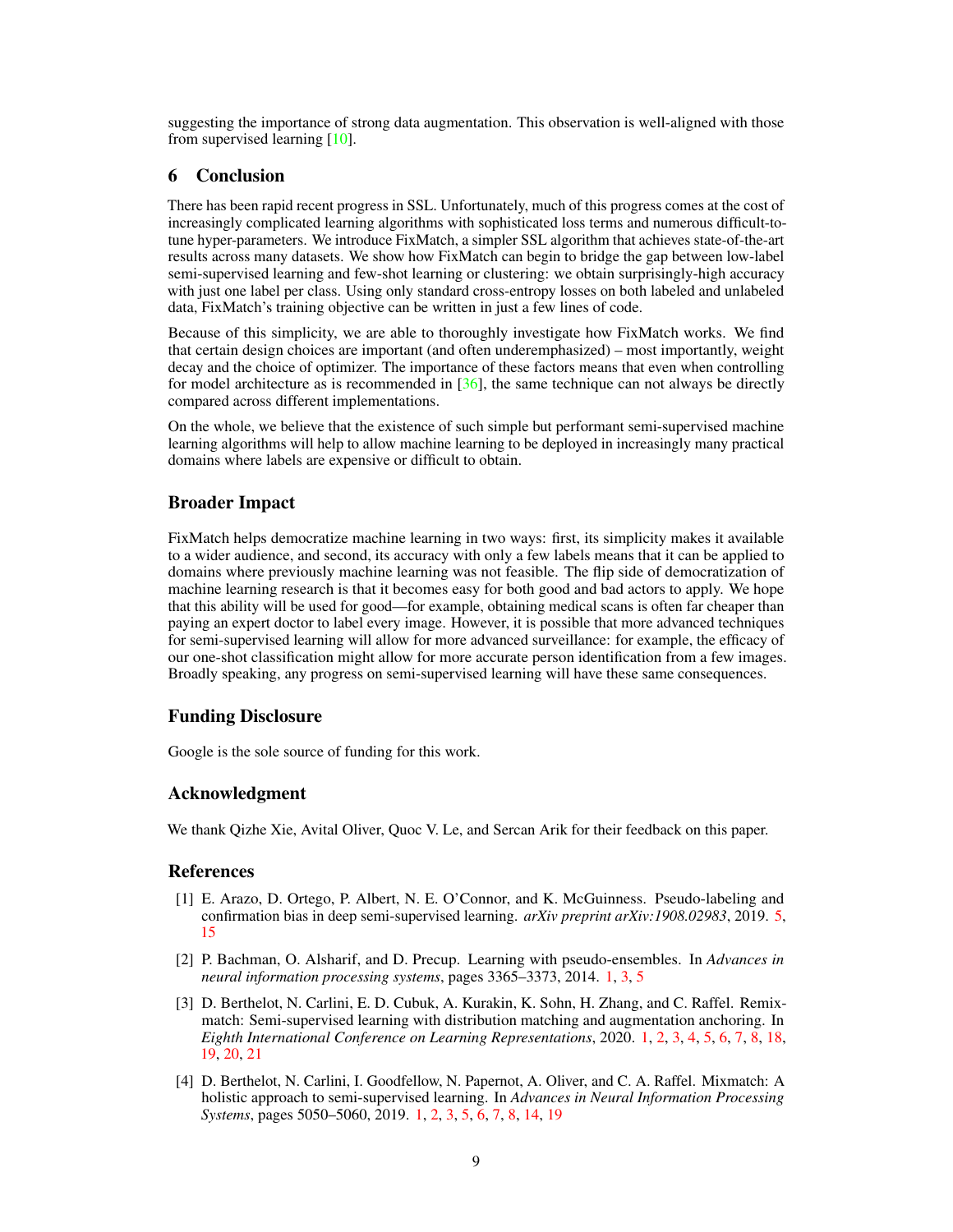- <span id="page-9-13"></span>[5] N. Carlini, Ú. Erlingsson, and N. Papernot. Distribution density, tails, and outliers in machine learning: Metrics and applications. *arXiv preprint arXiv:1910.13427*, 2019. [7,](#page-6-3) [16](#page--1-12)
- <span id="page-9-8"></span>[6] O. Chapelle, B. Scholkopf, and A. Zien. *Semi-Supervised Learning*. MIT Press, 2006. [4](#page-3-2)
- [7] J. Chen and Q. Gu. Closing the generalization gap of adaptive gradient methods in training deep neural networks. *arXiv preprint arXiv:1806.06763*, 2018. [15](#page--1-12)
- [8] D. Choi, C. J. Shallue, Z. Nado, J. Lee, C. J. Maddison, and G. E. Dahl. On empirical comparisons of optimizers for deep learning. *arXiv preprint arXiv:1910.05446*, 2019. [15](#page--1-12)
- <span id="page-9-11"></span>[9] A. Coates, A. Ng, and H. Lee. An analysis of single-layer networks in unsupervised feature learning. In *Proceedings of the Fourteenth International Conference on Artificial Intelligence and Statistics*, 2011. [5](#page-4-1)
- <span id="page-9-6"></span>[10] E. D. Cubuk, B. Zoph, D. Mane, V. Vasudevan, and Q. V. Le. Autoaugment: Learning augmentation strategies from data. In *The IEEE Conference on Computer Vision and Pattern Recognition (CVPR)*, June 2019. [4,](#page-3-2) [9,](#page-8-4) [20](#page--1-12)
- <span id="page-9-3"></span>[11] E. D. Cubuk, B. Zoph, J. Shlens, and Q. V. Le. Randaugment: Practical automated data augmentation with a reduced search space. *arXiv preprint arXiv:1909.13719*, 2019. [2,](#page-1-2) [4,](#page-3-2) [6,](#page-5-2) [7,](#page-6-3) [8,](#page-7-3) [18,](#page--1-12) [20](#page--1-12)
- <span id="page-9-9"></span>[12] Z. Dai, Z. Yang, F. Yang, W. W. Cohen, and R. R. Salakhutdinov. Good semi-supervised learning that requires a bad GAN. In *Advances in Neural Information Processing Systems*, 2017. [5](#page-4-1)
- <span id="page-9-12"></span>[13] J. Deng, W. Dong, R. Socher, L.-J. Li, K. Li, and L. Fei-Fei. ImageNet: A large-scale hierarchical image database. In *IEEE Conference on Computer Vision and Pattern Recognition*, 2009. [5](#page-4-1)
- <span id="page-9-2"></span>[14] T. DeVries and G. W. Taylor. Improved regularization of convolutional neural networks with cutout. *arXiv preprint arXiv:1708.04552*, 2017. [2,](#page-1-2) [4](#page-3-2)
- <span id="page-9-5"></span>[15] G. French, M. Mackiewicz, and M. Fisher. Self-ensembling for visual domain adaptation. In *Sixth International Conference on Learning Representations*, 2018. [4,](#page-3-2) [5](#page-4-1)
- [16] P. Goyal, P. Dollár, R. Girshick, P. Noordhuis, L. Wesolowski, A. Kyrola, A. Tulloch, Y. Jia, and K. He. Accurate, large minibatch sgd: Training imagenet in 1 hour. *arXiv preprint arXiv:1706.02677*, 2017. [16](#page--1-12)
- <span id="page-9-4"></span>[17] Y. Grandvalet and Y. Bengio. Semi-supervised learning by entropy minimization. In *Advances in neural information processing systems*, 2005. [3,](#page-2-5) [5](#page-4-1)
- [18] D. Hendrycks and K. Gimpel. A baseline for detecting misclassified and out-of-distribution examples in neural networks. *arXiv preprint arXiv:1610.02136*, 2016. [15](#page--1-12)
- [19] D. Hendrycks, N. Mu, E. D. Cubuk, B. Zoph, J. Gilmer, and B. Lakshminarayanan. Augmix: A simple data processing method to improve robustness and uncertainty. *arXiv preprint arXiv:1912.02781*, 2019. [15](#page--1-12)
- <span id="page-9-0"></span>[20] J. Hestness, S. Narang, N. Ardalani, G. Diamos, H. Jun, H. Kianinejad, M. M. A. Patwary, Y. Yang, and Y. Zhou. Deep learning scaling is predictable, empirically. *arXiv preprint arXiv:1712.00409*, 2017. [1](#page-0-0)
- <span id="page-9-1"></span>[21] R. Jozefowicz, O. Vinyals, M. Schuster, N. Shazeer, and Y. Wu. Exploring the limits of language modeling. *arXiv preprint arXiv:1602.02410*, 2016. [1](#page-0-0)
- <span id="page-9-7"></span>[22] D. P. Kingma and J. Ba. Adam: A method for stochastic optimization. In *Third International Conference on Learning Representations*, 2015. [4](#page-3-2)
- <span id="page-9-10"></span>[23] A. Krizhevsky. Learning multiple layers of features from tiny images. Technical report, University of Toronto, 2009. [5](#page-4-1)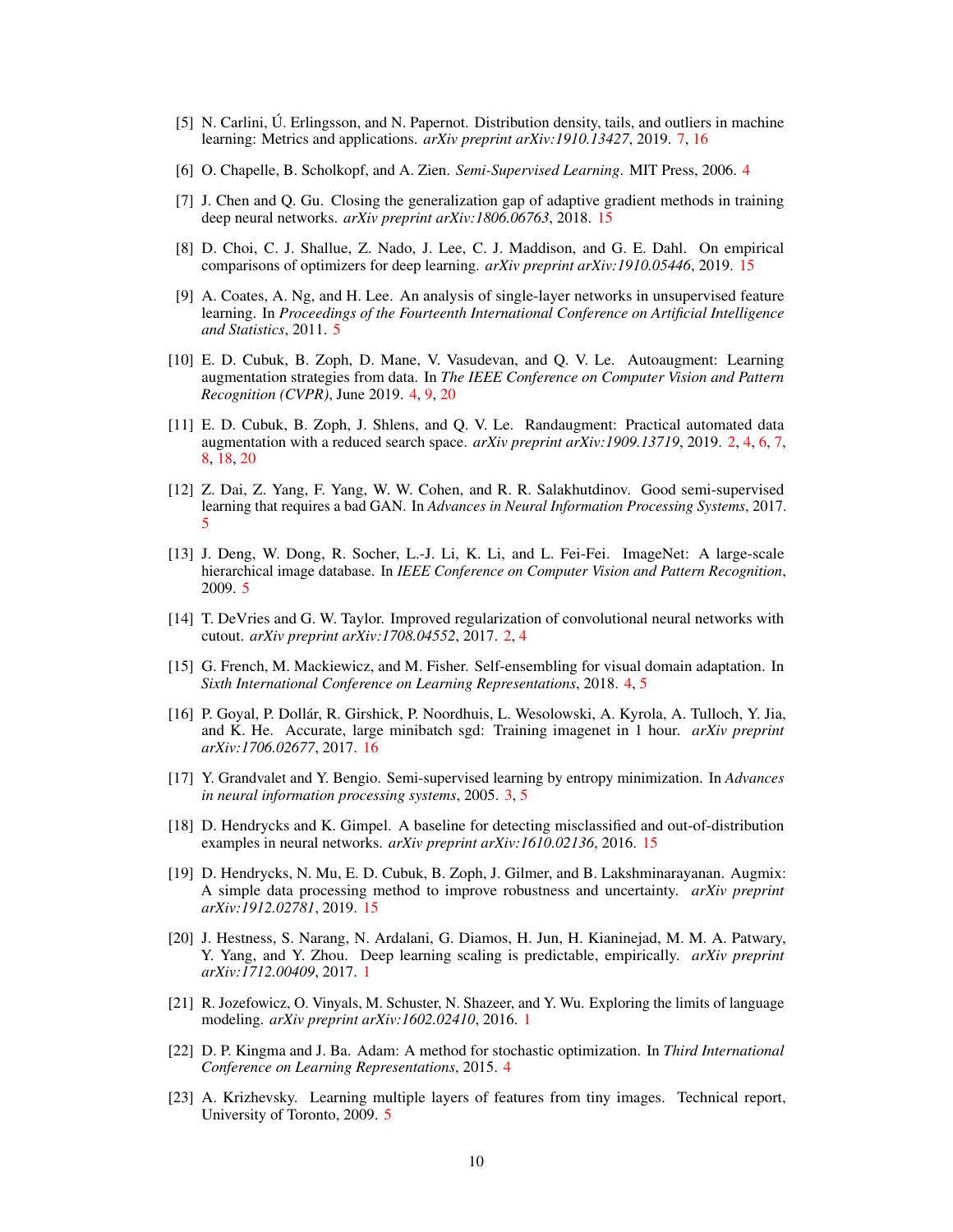- <span id="page-10-3"></span>[24] S. Laine and T. Aila. Temporal ensembling for semi-supervised learning. In *Fifth International Conference on Learning Representations*, 2017. [1,](#page-0-0) [3,](#page-2-5) [5](#page-4-1)
- <span id="page-10-4"></span>[25] D.-H. Lee. Pseudo-label: The simple and efficient semi-supervised learning method for deep neural networks. In *ICML Workshop on Challenges in Representation Learning*, 2013. [1,](#page-0-0) [2,](#page-1-2) [3,](#page-2-5) [4,](#page-3-2) [5,](#page-4-1) [6](#page-5-2)
- [26] K. Lee, K. Lee, H. Lee, and J. Shin. A simple unified framework for detecting out-of-distribution samples and adversarial attacks. In *Advances in Neural Information Processing Systems*, pages 7167–7177, 2018. [15](#page--1-12)
- [27] S. Liang, Y. Li, and R. Srikant. Enhancing the reliability of out-of-distribution image detection in neural networks. *arXiv preprint arXiv:1706.02690*, 2017. [15](#page--1-12)
- <span id="page-10-9"></span>[28] I. Loshchilov and F. Hutter. SGDR: Stochastic gradient descent with warm restarts. In *Fifth International Conference on Learning Representations*, 2017. [4,](#page-3-2) [15](#page--1-12)
- [29] I. Loshchilov and F. Hutter. Decoupled weight decay regularization. In *Sixth International Conference on Learning Representations*, 2018. [15](#page--1-12)
- <span id="page-10-0"></span>[30] D. Mahajan, R. Girshick, V. Ramanathan, K. He, M. Paluri, Y. Li, A. Bharambe, and L. van der Maaten. Exploring the limits of weakly supervised pretraining. In *Proceedings of the European Conference on Computer Vision (ECCV)*, 2018. [1](#page-0-0)
- <span id="page-10-10"></span>[31] D. McClosky, E. Charniak, and M. Johnson. Effective self-training for parsing. In *Proceedings of the main conference on human language technology conference of the North American Chapter of the Association of Computational Linguistics*. Association for Computational Linguistics, 2006. [4](#page-3-2)
- <span id="page-10-5"></span>[32] G. J. McLachlan. Iterative reclassification procedure for constructing an asymptotically optimal rule of allocation in discriminant analysis. *Journal of the American Statistical Association*, 70(350):365–369, 1975. [1,](#page-0-0) [3,](#page-2-5) [4](#page-3-2)
- <span id="page-10-2"></span>[33] T. Miyato, S.-i. Maeda, S. Ishii, and M. Koyama. Virtual adversarial training: a regularization method for supervised and semi-supervised learning. *IEEE transactions on pattern analysis and machine intelligence*, 2018. [1,](#page-0-0) [3,](#page-2-5) [4,](#page-3-2) [5,](#page-4-1) [19](#page--1-12)
- <span id="page-10-8"></span>[34] Y. E. Nesterov. A method of solving a convex programming problem with convergence rate o(kˆ2). *Doklady Akademii Nauk*, 269(3), 1983. [4](#page-3-2)
- <span id="page-10-12"></span>[35] Y. Netzer, T. Wang, A. Coates, A. Bissacco, B. Wu, and A. Y. Ng. Reading digits in natural images with unsupervised feature learning. In *NIPS Workshop on Deep Learning and Unsupervised Feature Learning*, 2011. [5](#page-4-1)
- <span id="page-10-6"></span>[36] A. Oliver, A. Odena, C. A. Raffel, E. D. Cubuk, and I. Goodfellow. Realistic evaluation of deep semi-supervised learning algorithms. In *Advances in Neural Information Processing Systems*, pages 3235–3246, 2018. [2,](#page-1-2) [3,](#page-2-5) [5,](#page-4-1) [6,](#page-5-2) [9](#page-8-4)
- <span id="page-10-13"></span>[37] B. Oreshkin, P. R. López, and A. Lacoste. Tadam: Task dependent adaptive metric for improved few-shot learning. In *Advances in Neural Information Processing Systems*, pages 721–731, 2018. [7](#page-6-3)
- [38] D. S. Park, W. Chan, Y. Zhang, C.-C. Chiu, B. Zoph, E. D. Cubuk, and Q. V. Le. Specaugment: A simple data augmentation method for automatic speech recognition. *arXiv preprint arXiv:1904.08779*, 2019. [19](#page--1-12)
- <span id="page-10-11"></span>[39] H. Pham and Q. V. Le. Semi-supervised learning by coaching. *Submitted to the 8th International Conference on Learning Representations*, 2019. [https://openreview.net/forum?id=](https://openreview.net/forum?id=rJe04p4YDB) [rJe04p4YDB](https://openreview.net/forum?id=rJe04p4YDB). [5](#page-4-1)
- <span id="page-10-7"></span>[40] B. T. Polyak. Some methods of speeding up the convergence of iteration methods. *USSR Computational Mathematics and Mathematical Physics*, 4(5), 1964. [4](#page-3-2)
- <span id="page-10-1"></span>[41] A. Radford, J. Wu, R. Child, D. Luan, D. Amodei, and I. Sutskever. Language models are unsupervised multitask learners, 2019. [1](#page-0-0)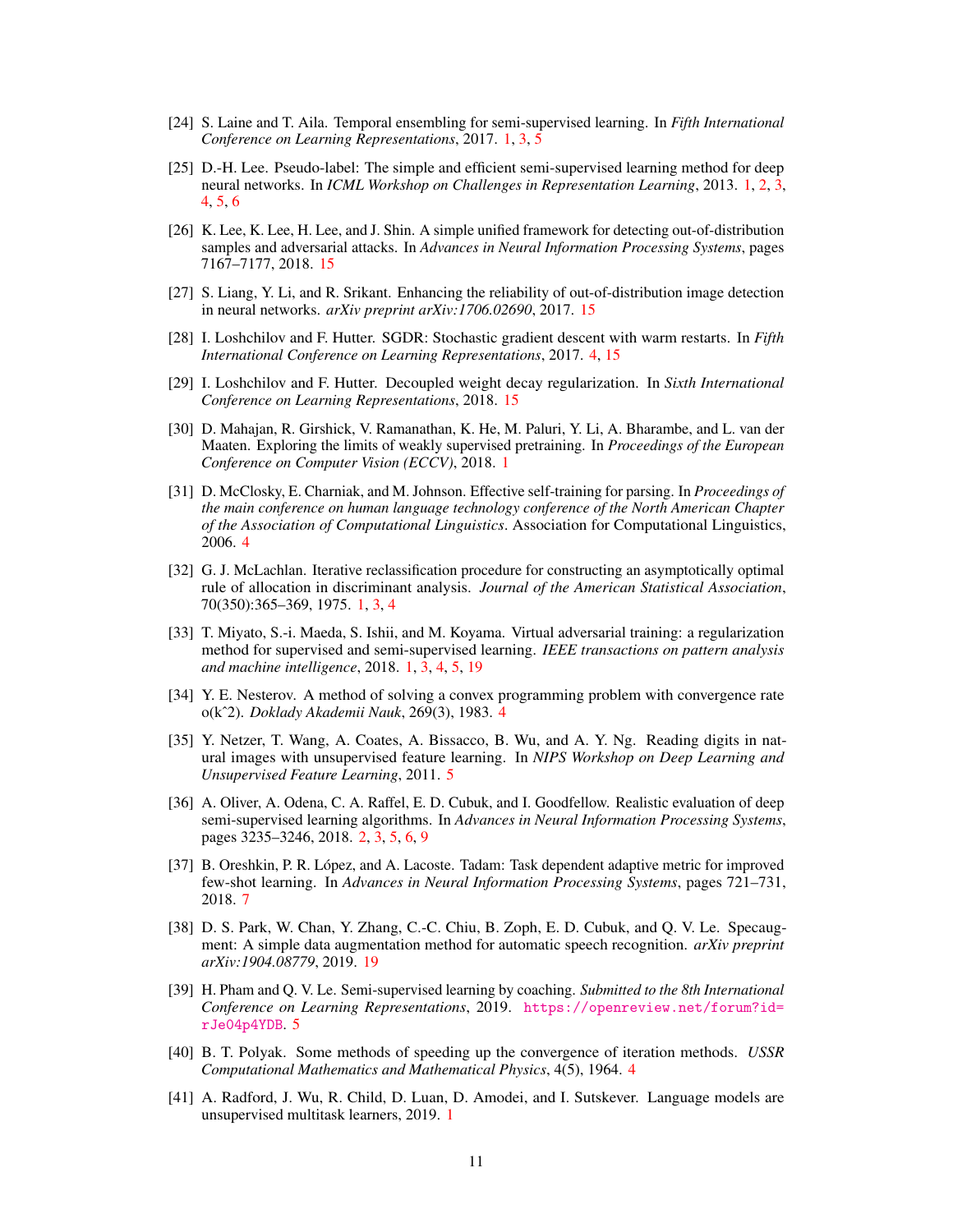- <span id="page-11-0"></span>[42] C. Raffel, N. Shazeer, A. Roberts, K. Lee, S. Narang, M. Matena, Y. Zhou, W. Li, and P. J. Liu. Exploring the limits of transfer learning with a unified text-to-text transformer. *arXiv preprint arXiv:1910.10683*, 2019. [1](#page-0-0)
- <span id="page-11-12"></span>[43] A. Rasmus, M. Berglund, M. Honkala, H. Valpola, and T. Raiko. Semi-supervised learning with ladder networks. In *Advances in Neural Information Processing Systems*, 2015. [5,](#page-4-1) [6](#page-5-2)
- <span id="page-11-7"></span>[44] C. Rosenberg, M. Hebert, and H. Schneiderman. Semi-supervised self-training of object detection models. In *Proceedings of the Seventh IEEE Workshops on Application of Computer Vision*, 2005. [1,](#page-0-0) [4,](#page-3-2) [5](#page-4-1)
- <span id="page-11-5"></span>[45] M. Sajjadi, M. Javanmardi, and T. Tasdizen. Mutual exclusivity loss for semi-supervised deep learning. In *IEEE International Conference on Image Processing*, 2016. [1,](#page-0-0) [3](#page-2-5)
- <span id="page-11-2"></span>[46] M. Sajjadi, M. Javanmardi, and T. Tasdizen. Regularization with stochastic transformations and perturbations for deep semi-supervised learning. In *Advances in Neural Information Processing Systems*, 2016. [1,](#page-0-0) [3,](#page-2-5) [5](#page-4-1)
- <span id="page-11-8"></span>[47] H. Scudder. Probability of error of some adaptive pattern-recognition machines. *IEEE Transactions on Information Theory*, 11(3), 1965. [1,](#page-0-0) [3,](#page-2-5) [4](#page-3-2)
- [48] R. Sennrich, B. Haddow, and A. Birch. Improving neural machine translation models with monolingual data. *arXiv preprint arXiv:1511.06709*, 2015. [19](#page--1-12)
- <span id="page-11-13"></span>[49] N. Srivastava, G. Hinton, A. Krizhevsky, I. Sutskever, and R. Salakhutdinov. Dropout: a simple way to prevent neural networks from overfitting. *The journal of machine learning research*, 15(1), 2014. [5](#page-4-1)
- <span id="page-11-9"></span>[50] I. Sutskever, J. Martens, G. Dahl, and G. Hinton. On the importance of initialization and momentum in deep learning. In *International conference on machine learning*, 2013. [4](#page-3-2)
- <span id="page-11-3"></span>[51] A. Tarvainen and H. Valpola. Mean teachers are better role models: Weight-averaged consistency targets improve semi-supervised deep learning results. In *Advances in neural information processing systems*, 2017. [1,](#page-0-0) [3,](#page-2-5) [5,](#page-4-1) [6](#page-5-2)
- <span id="page-11-6"></span>[52] V. Verma, A. Lamb, J. Kannala, Y. Bengio, and D. Lopez-Paz. Interpolation consistency training for semi-supervised learning. *arXiv preprint arXiv:1903.03825*, 2019. [1](#page-0-0)
- [53] A. C. Wilson, R. Roelofs, M. Stern, N. Srebro, and B. Recht. The marginal value of adaptive gradient methods in machine learning. In *Advances in Neural Information Processing Systems*, pages 4148–4158, 2017. [15](#page--1-12)
- <span id="page-11-4"></span>[54] Q. Xie, Z. Dai, E. Hovy, M.-T. Luong, and Q. V. Le. Unsupervised data augmentation for consistency training. *arXiv preprint arXiv:1904.12848*, 2019. [1,](#page-0-0) [2,](#page-1-2) [3,](#page-2-5) [4,](#page-3-2) [5,](#page-4-1) [6,](#page-5-2) [7,](#page-6-3) [8,](#page-7-3) [16,](#page--1-12) [20](#page--1-12)
- <span id="page-11-1"></span>[55] Q. Xie, M.-T. Luong, E. Hovy, and Q. V. Le. Self-training with noisy student improves imagenet classification. In *Proceedings of the IEEE/CVF Conference on Computer Vision and Pattern Recognition*, pages 10687–10698, 2020. [1,](#page-0-0) [4,](#page-3-2) [5](#page-4-1)
- <span id="page-11-14"></span>[56] S. Zagoruyko and N. Komodakis. Wide residual networks. In *Proceedings of the British Machine Vision Conference (BMVC)*, 2016. [6](#page-5-2)
- <span id="page-11-15"></span>[57] X. Zhai, A. Oliver, A. Kolesnikov, and L. Beyer. S4l: Self-supervised semi-supervised learning. In *The IEEE International Conference on Computer Vision (ICCV)*, October 2019. [7,](#page-6-3) [19](#page--1-12)
- [58] G. Zhang, C. Wang, B. Xu, and R. Grosse. Three mechanisms of weight decay regularization. *arXiv preprint arXiv:1810.12281*, 2018. [15](#page--1-12)
- <span id="page-11-10"></span>[59] H. Zhang, M. Cisse, Y. N. Dauphin, and D. Lopez-Paz. MixUp: Beyond empirical risk minimization. *arXiv preprint arXiv:1710.09412*, 2017. [4,](#page-3-2) [5,](#page-4-1) [19](#page--1-12)
- <span id="page-11-11"></span>[60] X. Zhu. Semi-supervised learning literature survey. Technical Report TR 1530, Computer Sciences, University of Wisconsin – Madison, 2008. [4](#page-3-2)